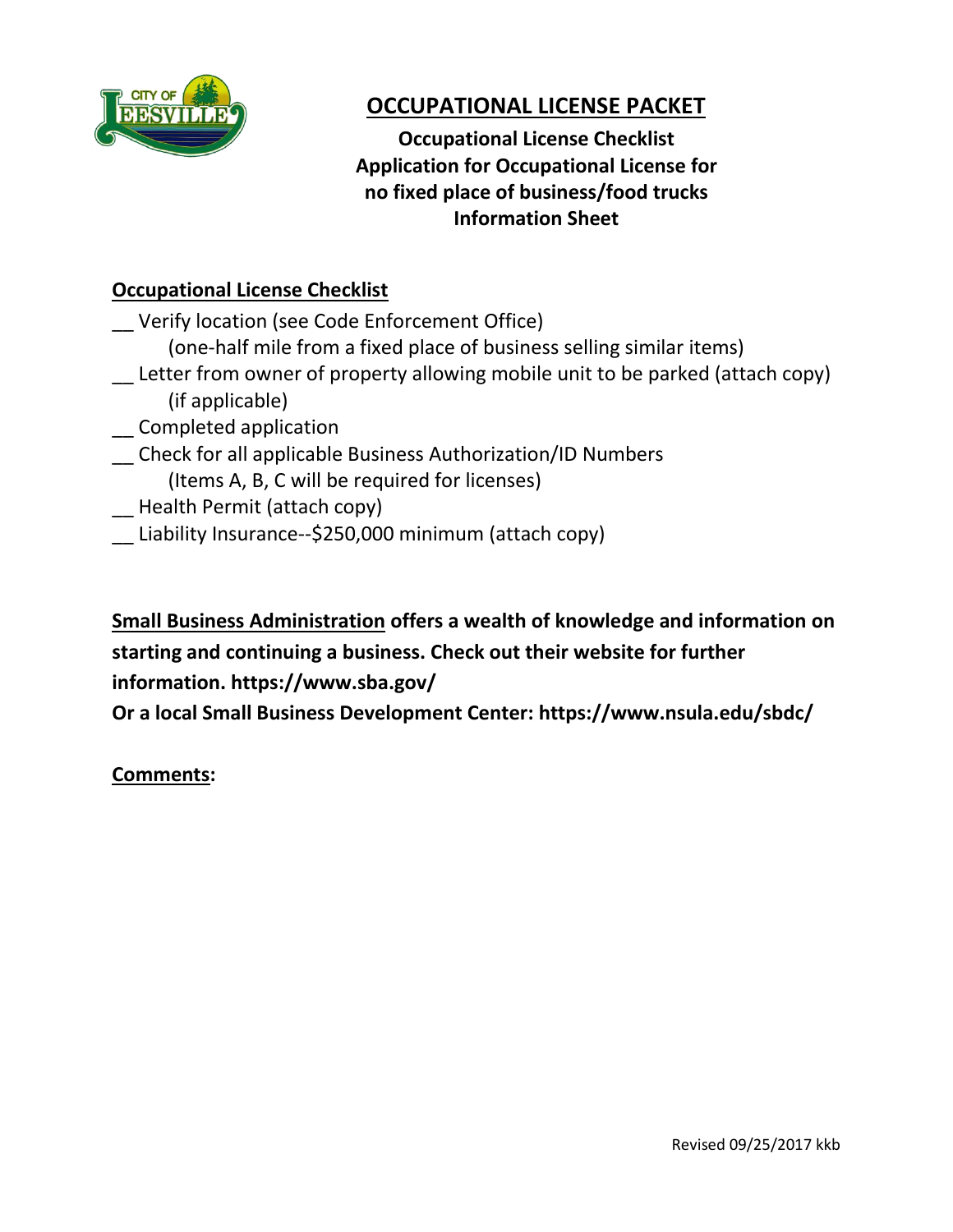

#### **APPLICATION FOR OCCUPATIONAL LICENSE**

#### **NO FIXED PLACE OF BUSINESS/FOOD TRUCKS**

| Date of Application: __________________                                                    |                                                                                                                                                                                                                                |  |                                                                                                                                                                                                                                                                                                   |                                |
|--------------------------------------------------------------------------------------------|--------------------------------------------------------------------------------------------------------------------------------------------------------------------------------------------------------------------------------|--|---------------------------------------------------------------------------------------------------------------------------------------------------------------------------------------------------------------------------------------------------------------------------------------------------|--------------------------------|
| Application is required for: (check all that apply)                                        |                                                                                                                                                                                                                                |  |                                                                                                                                                                                                                                                                                                   |                                |
|                                                                                            | $\square$ New Business $\square$ Purchase of Existing Business                                                                                                                                                                 |  |                                                                                                                                                                                                                                                                                                   | □ Chain Store Number of stores |
|                                                                                            | Name of New Business: 1988 Contract Contract Contract Contract Contract Contract Contract Contract Contract Contract Contract Contract Contract Contract Contract Contract Contract Contract Contract Contract Contract Contra |  |                                                                                                                                                                                                                                                                                                   |                                |
|                                                                                            |                                                                                                                                                                                                                                |  |                                                                                                                                                                                                                                                                                                   |                                |
|                                                                                            |                                                                                                                                                                                                                                |  |                                                                                                                                                                                                                                                                                                   |                                |
|                                                                                            |                                                                                                                                                                                                                                |  |                                                                                                                                                                                                                                                                                                   |                                |
|                                                                                            |                                                                                                                                                                                                                                |  |                                                                                                                                                                                                                                                                                                   |                                |
|                                                                                            |                                                                                                                                                                                                                                |  |                                                                                                                                                                                                                                                                                                   |                                |
|                                                                                            |                                                                                                                                                                                                                                |  |                                                                                                                                                                                                                                                                                                   |                                |
|                                                                                            |                                                                                                                                                                                                                                |  |                                                                                                                                                                                                                                                                                                   |                                |
| Type of Ownership: (check one)                                                             |                                                                                                                                                                                                                                |  |                                                                                                                                                                                                                                                                                                   |                                |
| □ Sole Proprietorship                                                                      | $\Box$ Partnership $\Box$ LLC – Limited Liability Corporation                                                                                                                                                                  |  |                                                                                                                                                                                                                                                                                                   | □ Corporation                  |
| □ Non-Profit                                                                               |                                                                                                                                                                                                                                |  |                                                                                                                                                                                                                                                                                                   |                                |
| <b>Business Authorizations/ I.D. Numbers:</b>                                              |                                                                                                                                                                                                                                |  |                                                                                                                                                                                                                                                                                                   |                                |
| А.<br>Louisiana State I.D. Number:<br>В.<br>C.<br>Health Permit (attach copy):<br>D.<br>Ε. | Local Sales & Use Tax Number:<br>Federal Employer I.D. or Owner's SSN:<br>Liability Insurance (\$250,000) (attach copy):                                                                                                       |  | <u> 2000 - John Stone, mars and de la population de la population de la population de la population de la popula</u><br><u> 1989 - Johann Barn, mars eta bainar eta bainar eta baina eta baina eta baina eta baina eta baina eta baina e</u><br><u> 2000 - Jan Barnett, mars et al. (b. 1980)</u> |                                |
| Property Owner's Contact Information (if applicable):                                      |                                                                                                                                                                                                                                |  |                                                                                                                                                                                                                                                                                                   |                                |
|                                                                                            |                                                                                                                                                                                                                                |  |                                                                                                                                                                                                                                                                                                   |                                |
|                                                                                            |                                                                                                                                                                                                                                |  |                                                                                                                                                                                                                                                                                                   |                                |
|                                                                                            |                                                                                                                                                                                                                                |  |                                                                                                                                                                                                                                                                                                   |                                |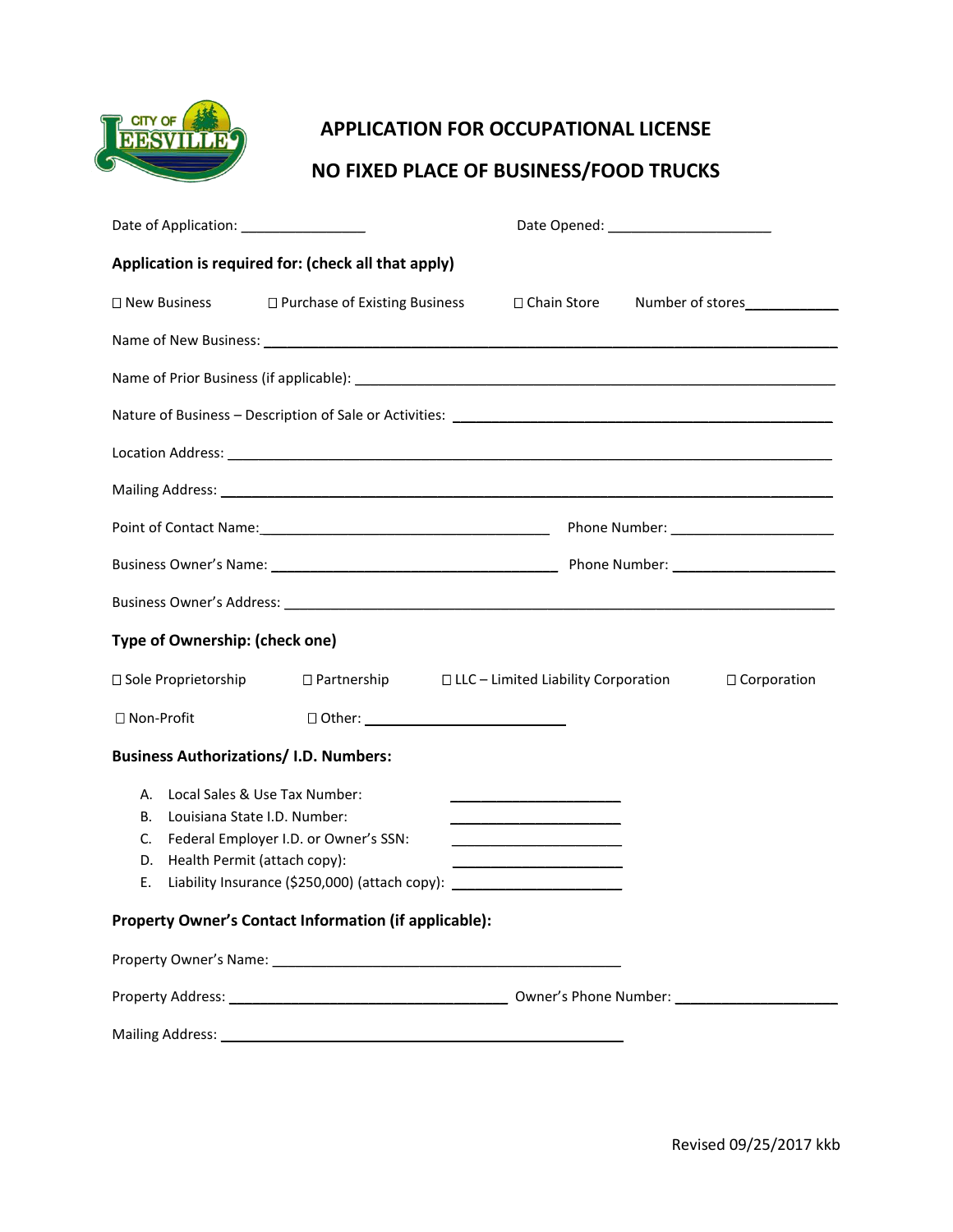#### **Authorization:**

I affirm that the information given on this application is true and correct. I will report any change in business ownership, operation, and/or address immediately.

**\_\_\_\_\_\_\_\_\_\_\_\_\_\_\_\_\_\_\_\_\_\_\_\_\_\_\_\_\_\_\_\_ \_\_\_\_\_\_\_\_\_\_\_\_\_**

**\_\_\_\_\_\_\_\_\_\_\_\_\_\_\_\_\_\_\_\_\_\_\_\_\_\_\_\_\_\_\_\_ \_\_\_\_\_\_\_\_\_\_\_\_\_**

**Signature of Applicant Date** 

**Signature of Preparer Contract Contract Contract Contract Contract Contract Contract Contract Contract Contract Contract Contract Contract Contract Contract Contract Contract Contract Contract Contract Contract Contract C** 

Retailers with no fixed place of business: Initial fee is **\$150**; renewals are based upon gross income or \$150, whichever is greater.